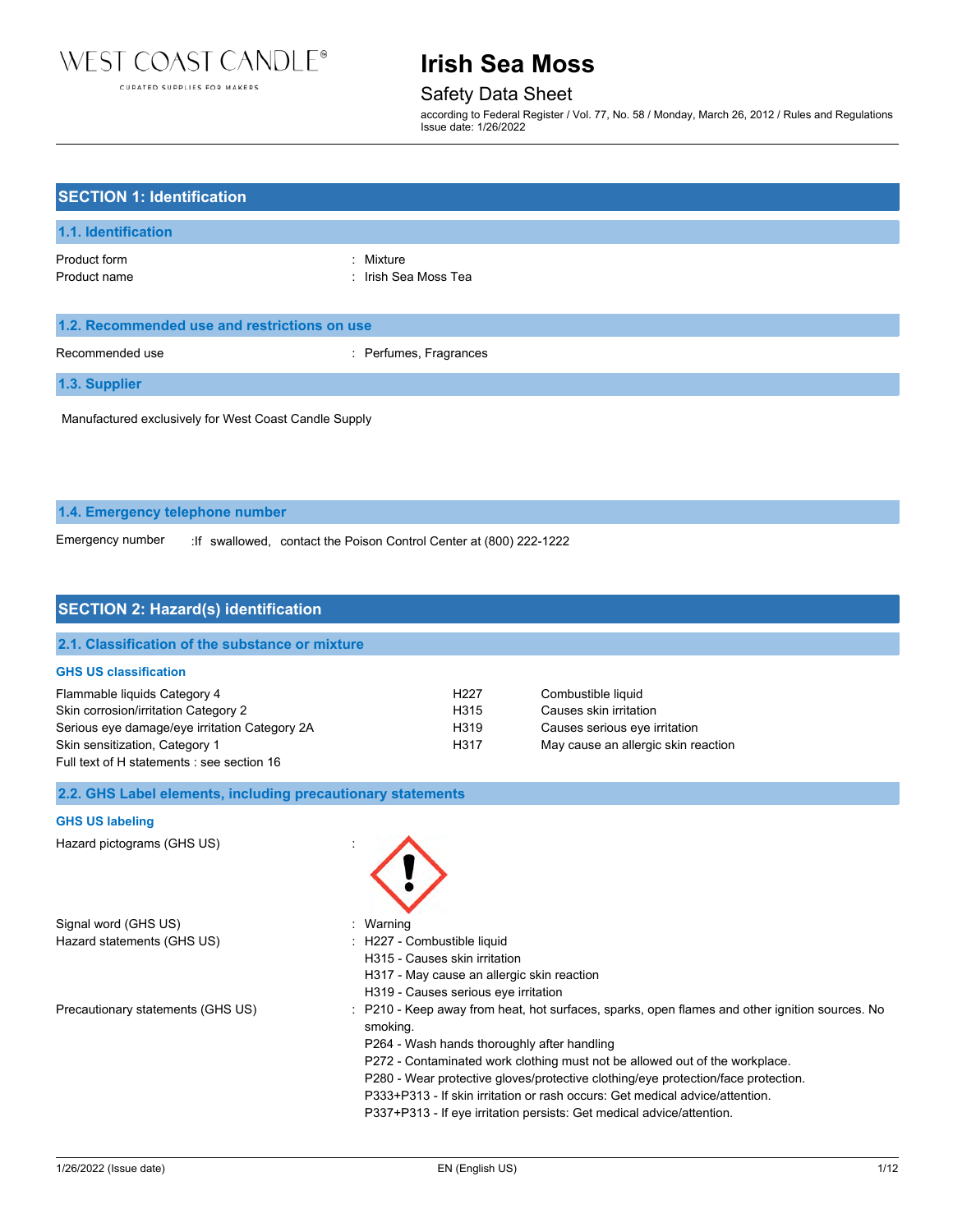### Safety Data Sheet

according to Federal Register / Vol. 77, No. 58 / Monday, March 26, 2012 / Rules and Regulations

### **2.3. Other hazards which do not result in classification**

#### No additional information available

**2.4. Unknown acute toxicity (GHS US)**

Not applicable

## **SECTION 3: Composition/Information on ingredients**

# **3.1. Substances**

### Not applicable

**3.2. Mixtures**

| <b>Name</b>                         | <b>Product identifier</b> | $\frac{9}{6}$  | <b>GHS US classification</b>                                                                                                             |
|-------------------------------------|---------------------------|----------------|------------------------------------------------------------------------------------------------------------------------------------------|
| Dihydromyrcenol                     | CAS-No.: 18479-58-8       | $4 - 8$        | Flam. Liq. 4, H227<br>Skin Irrit. 2, H315<br>Eye Irrit. 2A, H319                                                                         |
| Hexyl cinnamic aldehyde             | CAS-No.: 101-86-0         | $2.5 - 5$      | Skin Sens. 1B, H317<br>Aquatic Chronic 2, H411                                                                                           |
| 2-Hydroxybenzoic acid, benzyl ester | CAS-No.: 118-58-1         | $2.5 - 5$      | Skin Sens. 1B, H317                                                                                                                      |
| Nerol                               | CAS-No.: 106-25-2         | $1 - 2$        | Skin Irrit. 2, H315<br>Eye Irrit. 2A, H319                                                                                               |
| Triplal (Vertocitral)               | CAS-No.: 68039-49-6       | $1 - 2$        | Flam. Liq. 4, H227<br>Skin Irrit. 2, H315<br>Eye Irrit. 2A, H319<br>Skin Sens. 1B, H317<br>Aquatic Chronic 3, H412                       |
| Cyclamal                            | CAS-No.: 103-95-7         | $0.945 - 1.89$ | Flam. Liq. 4, H227<br>Skin Irrit. 2, H315<br>Skin Sens. 1B, H317<br>Aquatic Chronic 2, H411                                              |
| delta-Damascone                     | CAS-No.: 57378-68-4       | $0.6 - 1.2$    | Acute Tox. 4 (Oral), H302<br>Skin Irrit. 2, H315<br>Skin Sens. 1B, H317<br>Aquatic Acute 1, H400<br>Aquatic Chronic 1, H410              |
| Orange oil                          | CAS-No.: 8008-57-9        | $0.5 - 1$      | Flam. Liq. 3, H226<br>Skin Irrit. 2, H315<br>Skin Sens. 1, H317<br>Asp. Tox. 1, H304<br>Aquatic Acute 2, H401<br>Aquatic Chronic 2, H411 |

Full text of hazard classes and H-statements : see section 16

| <b>SECTION 4: First-aid measures</b>   |                                                                  |
|----------------------------------------|------------------------------------------------------------------|
| 4.1. Description of first aid measures |                                                                  |
| First-aid measures after inhalation    | : Remove person to fresh air and keep comfortable for breathing. |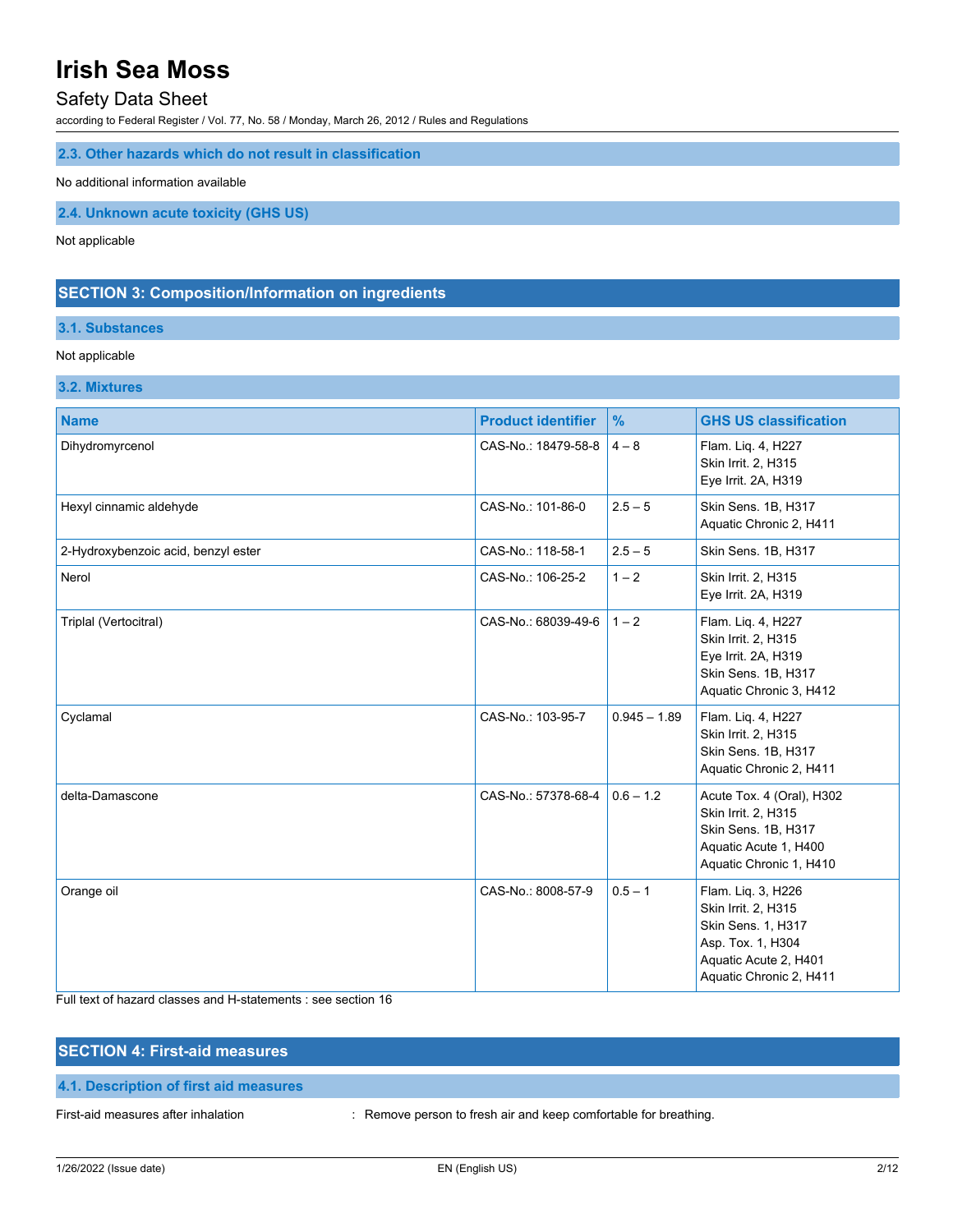# Safety Data Sheet

according to Federal Register / Vol. 77, No. 58 / Monday, March 26, 2012 / Rules and Regulations

| First-aid measures after skin contact                        | : Wash skin with plenty of water. Take off contaminated clothing. If skin irritation or rash occurs:<br>Get medical advice/attention.                                               |
|--------------------------------------------------------------|-------------------------------------------------------------------------------------------------------------------------------------------------------------------------------------|
| First-aid measures after eye contact                         | : Rinse cautiously with water for several minutes. Remove contact lenses, if present and easy to<br>do. Continue rinsing. If eye irritation persists: Get medical advice/attention. |
| First-aid measures after ingestion                           | : Call a poison center/doctor/physician if you feel unwell.                                                                                                                         |
| 4.2. Most important symptoms and effects (acute and delayed) |                                                                                                                                                                                     |

| Symptoms/effects after skin contact | : Irritation. May cause an allergic skin reaction. |
|-------------------------------------|----------------------------------------------------|
| Symptoms/effects after eye contact  | : Eye irritation.                                  |

### **4.3. Immediate medical attention and special treatment, if necessary**

Treat symptomatically.

| <b>SECTION 5: Fire-fighting measures</b>                            |                                                                                                                                             |  |  |
|---------------------------------------------------------------------|---------------------------------------------------------------------------------------------------------------------------------------------|--|--|
| 5.1. Suitable (and unsuitable) extinguishing media                  |                                                                                                                                             |  |  |
| Suitable extinguishing media                                        | : Water spray. Dry powder. Foam. Carbon dioxide.                                                                                            |  |  |
| 5.2. Specific hazards arising from the chemical                     |                                                                                                                                             |  |  |
| Fire hazard<br>Hazardous decomposition products in case of fire     | Combustible liquid.<br>: Toxic fumes may be released.                                                                                       |  |  |
| 5.3. Special protective equipment and precautions for fire-fighters |                                                                                                                                             |  |  |
| Protection during firefighting                                      | : Do not attempt to take action without suitable protective equipment. Self-contained breathing<br>apparatus. Complete protective clothing. |  |  |

| <b>SECTION 6: Accidental release measures</b>                            |                                                                                                                                                              |  |
|--------------------------------------------------------------------------|--------------------------------------------------------------------------------------------------------------------------------------------------------------|--|
| 6.1. Personal precautions, protective equipment and emergency procedures |                                                                                                                                                              |  |
| 6.1.1. For non-emergency personnel                                       |                                                                                                                                                              |  |
| Emergency procedures                                                     | : Ventilate spillage area. No open flames, no sparks, and no smoking. Avoid contact with skin and<br>eyes. Avoid breathing dust/fume/gas/mist/vapors/spray.  |  |
| 6.1.2. For emergency responders                                          |                                                                                                                                                              |  |
| Protective equipment                                                     | Do not attempt to take action without suitable protective equipment. For further information refer<br>to section 8: "Exposure controls/personal protection". |  |
| <b>6.2. Environmental precautions</b>                                    |                                                                                                                                                              |  |
| Avoid release to the environment.                                        |                                                                                                                                                              |  |
| 6.3. Methods and material for containment and cleaning up                |                                                                                                                                                              |  |
| Methods for cleaning up                                                  | Take up liquid spill into absorbent material. Notify authorities if product enters sewers or public<br>waters.                                               |  |
| Other information                                                        | Dispose of materials or solid residues at an authorized site.                                                                                                |  |

**6.4. Reference to other sections**

For further information refer to section 13.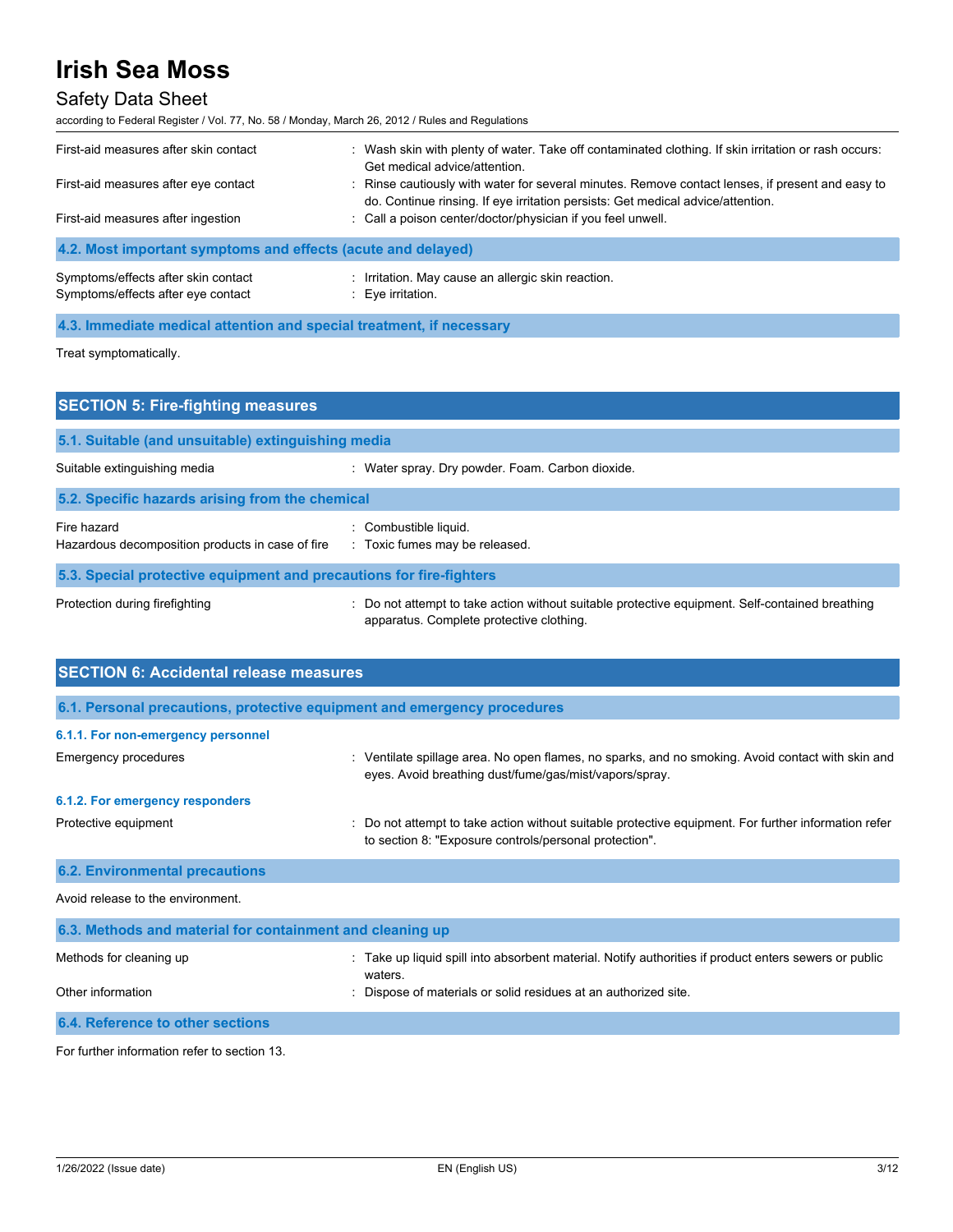# Safety Data Sheet

according to Federal Register / Vol. 77, No. 58 / Monday, March 26, 2012 / Rules and Regulations

| <b>SECTION 7: Handling and storage</b>                              |                                                                                                                                                                                                                                                                            |  |
|---------------------------------------------------------------------|----------------------------------------------------------------------------------------------------------------------------------------------------------------------------------------------------------------------------------------------------------------------------|--|
| 7.1. Precautions for safe handling                                  |                                                                                                                                                                                                                                                                            |  |
| Precautions for safe handling                                       | : Ensure good ventilation of the work station. Keep away from heat, hot surfaces, sparks, open<br>flames and other ignition sources. No smoking. Wear personal protective equipment. Avoid<br>contact with skin and eyes. Avoid breathing dust/fume/gas/mist/vapors/spray. |  |
| Hygiene measures                                                    | : Wash contaminated clothing before reuse. Contaminated work clothing should not be allowed<br>out of the workplace. Do not eat, drink or smoke when using this product. Always wash hands<br>after handling the product.                                                  |  |
| 7.2. Conditions for safe storage, including any incompatibilities   |                                                                                                                                                                                                                                                                            |  |
| Storage conditions                                                  | : Store in a well-ventilated place. Keep cool.                                                                                                                                                                                                                             |  |
| <b>SECTION 8: Exposure controls/personal protection</b>             |                                                                                                                                                                                                                                                                            |  |
| 8.1. Control parameters                                             |                                                                                                                                                                                                                                                                            |  |
| <b>Irish Sea Moss Tea</b>                                           |                                                                                                                                                                                                                                                                            |  |
| No additional information available                                 |                                                                                                                                                                                                                                                                            |  |
| Dihydromyrcenol (18479-58-8)                                        |                                                                                                                                                                                                                                                                            |  |
| No additional information available                                 |                                                                                                                                                                                                                                                                            |  |
| Hexyl cinnamic aldehyde (101-86-0)                                  |                                                                                                                                                                                                                                                                            |  |
| No additional information available                                 |                                                                                                                                                                                                                                                                            |  |
| 2-Hydroxybenzoic acid, benzyl ester (118-58-1)                      |                                                                                                                                                                                                                                                                            |  |
| No additional information available                                 |                                                                                                                                                                                                                                                                            |  |
| Nerol (106-25-2)                                                    |                                                                                                                                                                                                                                                                            |  |
| No additional information available                                 |                                                                                                                                                                                                                                                                            |  |
| Triplal (Vertocitral) (68039-49-6)                                  |                                                                                                                                                                                                                                                                            |  |
| No additional information available                                 |                                                                                                                                                                                                                                                                            |  |
| <b>Cyclamal (103-95-7)</b>                                          |                                                                                                                                                                                                                                                                            |  |
| No additional information available                                 |                                                                                                                                                                                                                                                                            |  |
| delta-Damascone (57378-68-4)                                        |                                                                                                                                                                                                                                                                            |  |
| No additional information available                                 |                                                                                                                                                                                                                                                                            |  |
| <b>Orange oil (8008-57-9)</b>                                       |                                                                                                                                                                                                                                                                            |  |
| No additional information available                                 |                                                                                                                                                                                                                                                                            |  |
| 8.2. Appropriate engineering controls                               |                                                                                                                                                                                                                                                                            |  |
| Appropriate engineering controls<br>Environmental exposure controls | Ensure good ventilation of the work station.<br>Avoid release to the environment.                                                                                                                                                                                          |  |
| 8.3. Individual protection measures/Personal protective equipment   |                                                                                                                                                                                                                                                                            |  |
| Hand protection:                                                    |                                                                                                                                                                                                                                                                            |  |
| Protective gloves                                                   |                                                                                                                                                                                                                                                                            |  |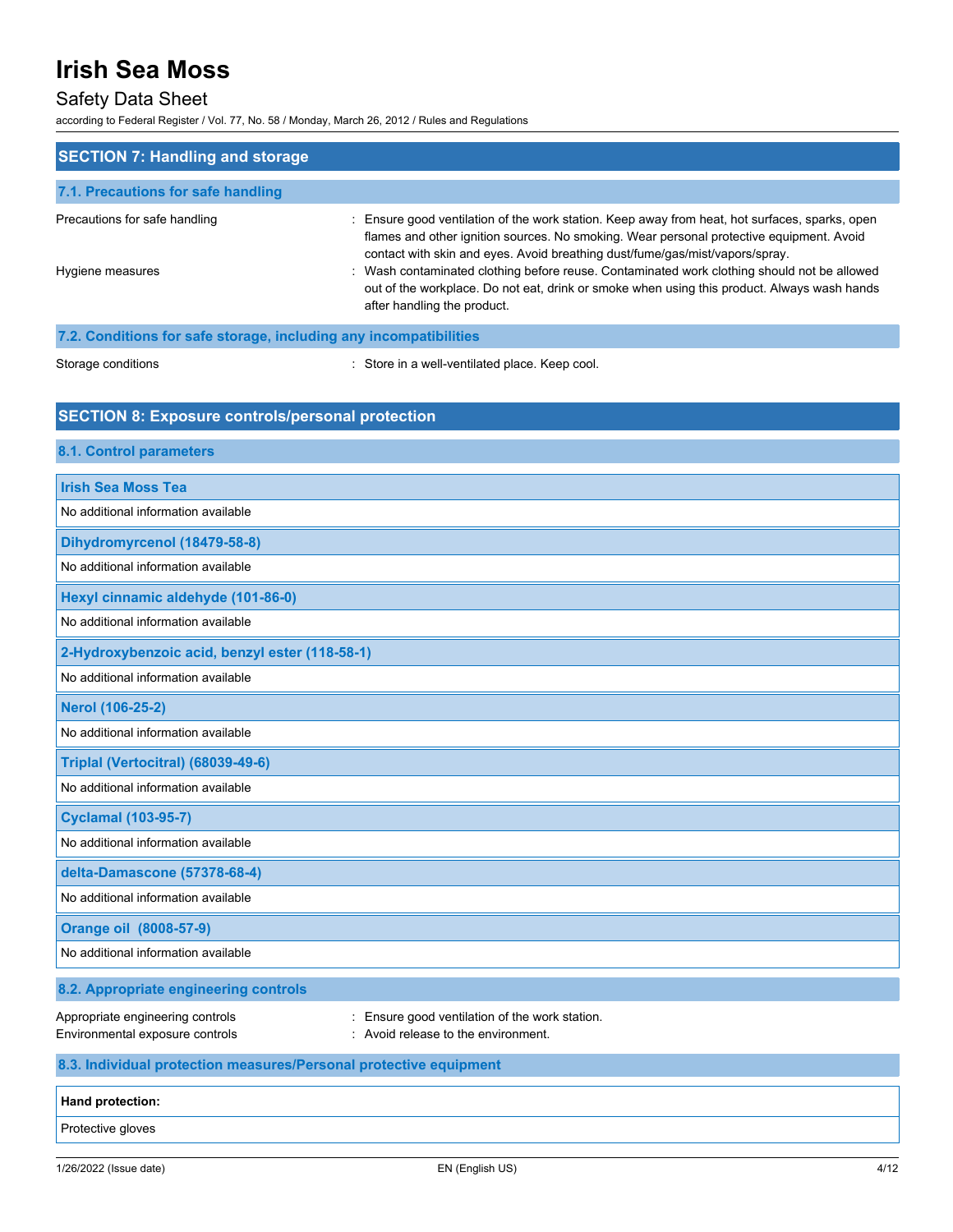### Safety Data Sheet

according to Federal Register / Vol. 77, No. 58 / Monday, March 26, 2012 / Rules and Regulations

| <b>Eye protection:</b>            |  |
|-----------------------------------|--|
| Safety glasses                    |  |
| Skin and body protection:         |  |
| Wear suitable protective clothing |  |
| $\Box$                            |  |

#### **Respiratory protection:**

In case of insufficient ventilation, wear suitable respiratory equipment

#### **Personal protective equipment symbol(s):**



# **SECTION 9: Physical and chemical properties**

#### **9.1. Information on basic physical and chemical properties**

| Physical state                                  | : Liquid                      |
|-------------------------------------------------|-------------------------------|
| Color                                           | light yellow amber            |
| Odor                                            | characteristic                |
| Odor threshold                                  | No data available             |
| рH                                              | No data available             |
| Melting point                                   | Not applicable                |
| Freezing point                                  | No data available             |
| Boiling point                                   | No data available             |
| Flash point                                     | 85 °C (closed cup) ASTM D7094 |
| Relative evaporation rate (butyl acetate=1)     | No data available             |
| Flammability (solid, gas)                       | Not applicable.               |
| Vapor pressure                                  | No data available             |
| Relative vapor density at 20 °C                 | No data available             |
| Relative density                                | $\approx 0.94$                |
| Solubility                                      | No data available             |
| Partition coefficient n-octanol/water (Log Pow) | No data available             |
| Auto-ignition temperature                       | No data available             |
| Decomposition temperature                       | No data available             |
| Viscosity, kinematic                            | No data available             |
| Viscosity, dynamic                              | No data available             |
| <b>Explosion limits</b>                         | No data available             |
| Explosive properties                            | No data available             |
| Oxidizing properties                            | No data available             |
|                                                 |                               |

#### **9.2. Other information**

No additional information available

# **SECTION 10: Stability and reactivity**

### **10.1. Reactivity**

The product is non-reactive under normal conditions of use, storage and transport.

### **10.2. Chemical stability**

Stable under normal conditions.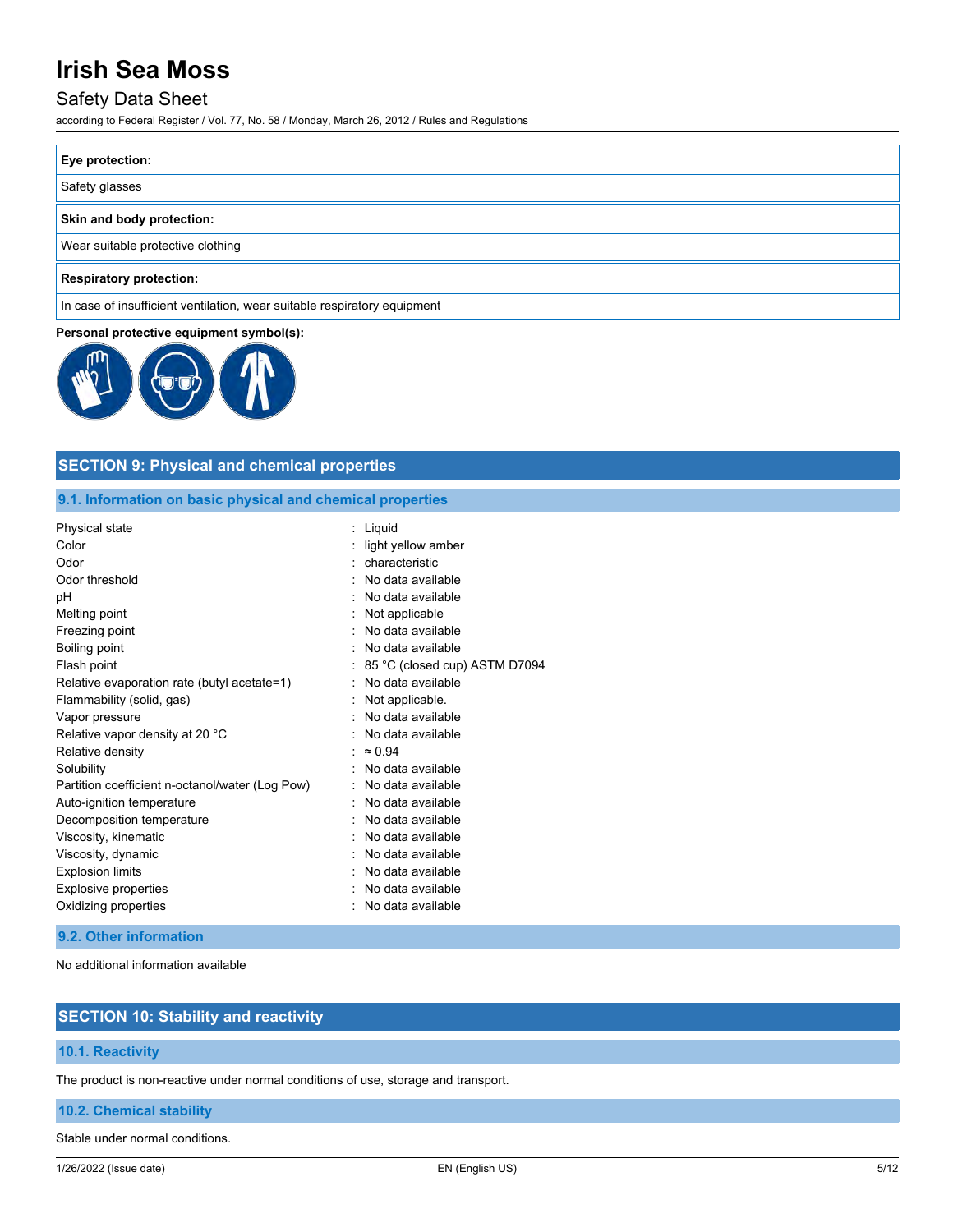## Safety Data Sheet

according to Federal Register / Vol. 77, No. 58 / Monday, March 26, 2012 / Rules and Regulations

### **10.3. Possibility of hazardous reactions**

No dangerous reactions known under normal conditions of use.

#### **10.4. Conditions to avoid**

Avoid contact with hot surfaces. Heat. No flames, no sparks. Eliminate all sources of ignition.

**10.5. Incompatible materials**

No additional information available

**10.6. Hazardous decomposition products**

Under normal conditions of storage and use, hazardous decomposition products should not be produced.

| <b>SECTION 11: Toxicological information</b>                                    |                                                      |  |
|---------------------------------------------------------------------------------|------------------------------------------------------|--|
| 11.1. Information on toxicological effects                                      |                                                      |  |
| Acute toxicity (oral)<br>Acute toxicity (dermal)<br>Acute toxicity (inhalation) | : Not classified<br>Not classified<br>Not classified |  |
| Dihydromyrcenol (18479-58-8)                                                    |                                                      |  |
| LD50 oral rat                                                                   | 3600 mg/kg                                           |  |
| LD50 dermal rabbit                                                              | $> 5$ g/kg                                           |  |
| ATE US (oral)                                                                   | 3600 mg/kg body weight                               |  |
| Hexyl cinnamic aldehyde (101-86-0)                                              |                                                      |  |
| LD50 oral rat                                                                   | 3100 mg/kg                                           |  |
| LD50 dermal rabbit                                                              | > 3000 mg/kg                                         |  |
| LC50 Inhalation - Rat                                                           | $> 5$ mg/l/4h                                        |  |
| ATE US (oral)                                                                   | 3100 mg/kg body weight                               |  |
| 2-Hydroxybenzoic acid, benzyl ester (118-58-1)                                  |                                                      |  |
| LD50 oral rat                                                                   | 2227 mg/kg                                           |  |
| LD50 dermal rabbit                                                              | > 5000 mg/kg                                         |  |
| ATE US (oral)                                                                   | 2227 mg/kg body weight                               |  |
| <b>Nerol (106-25-2)</b>                                                         |                                                      |  |
| LD50 oral rat                                                                   | 4500 mg/kg                                           |  |
| LD50 dermal rabbit                                                              | $> 5$ g/kg                                           |  |
| ATE US (oral)                                                                   | 4500 mg/kg body weight                               |  |
| <b>Cyclamal (103-95-7)</b>                                                      |                                                      |  |
| LD50 oral rat                                                                   | 3810 mg/kg                                           |  |
| LD50 dermal rat                                                                 | > 5000 mg/kg                                         |  |
| ATE US (oral)                                                                   | 3810 mg/kg body weight                               |  |
| delta-Damascone (57378-68-4)                                                    |                                                      |  |
| ATE US (oral)                                                                   | 500 mg/kg body weight                                |  |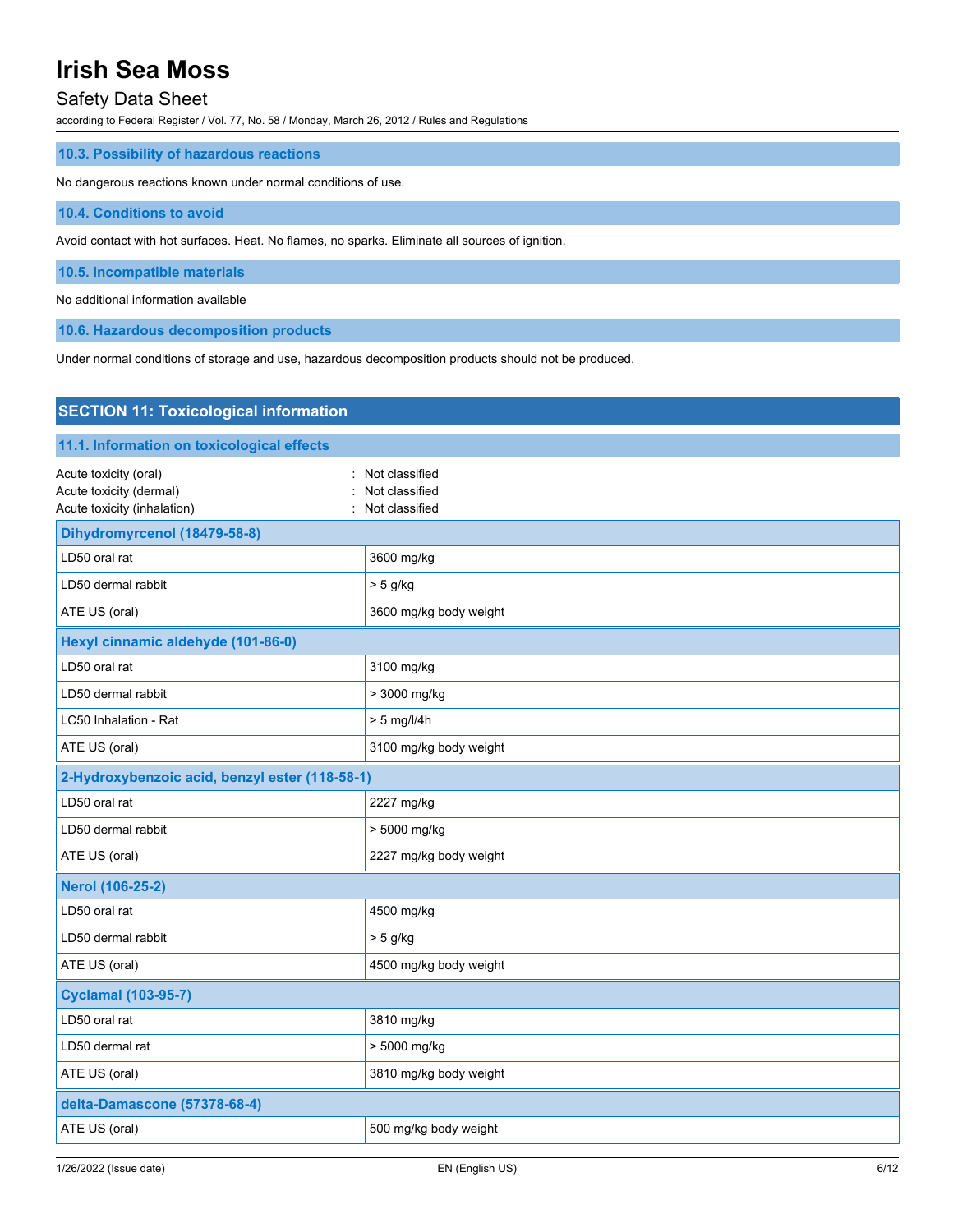# Safety Data Sheet

according to Federal Register / Vol. 77, No. 58 / Monday, March 26, 2012 / Rules and Regulations

| Orange oil (8008-57-9)              |                                                  |
|-------------------------------------|--------------------------------------------------|
| LD50 oral rat                       | 4400 mg/kg                                       |
| LD50 dermal rabbit                  | > 5000 mg/kg                                     |
| ATE US (oral)                       | 4400 mg/kg body weight                           |
| Skin corrosion/irritation           | : Causes skin irritation.                        |
| Serious eye damage/irritation       | Causes serious eye irritation.                   |
| Respiratory or skin sensitization   | May cause an allergic skin reaction.             |
| Germ cell mutagenicity              | Not classified                                   |
| Carcinogenicity                     | Not classified                                   |
| Reproductive toxicity               | Not classified                                   |
| STOT-single exposure                | : Not classified                                 |
| STOT-repeated exposure              | Not classified                                   |
| Aspiration hazard                   | Not classified                                   |
| Viscosity, kinematic                | No data available                                |
| Symptoms/effects after skin contact | Irritation. May cause an allergic skin reaction. |
| Symptoms/effects after eye contact  | Eye irritation.                                  |

# **SECTION 12: Ecological information**

# **12.1. Toxicity**

| Ecology - general                              | : The product is not considered harmful to aguatic organisms or to cause long-term adverse<br>effects in the environment. |
|------------------------------------------------|---------------------------------------------------------------------------------------------------------------------------|
| 2-Hydroxybenzoic acid, benzyl ester (118-58-1) |                                                                                                                           |
| LC50 - Fish [1]                                | 1.03 mg/l (Exposure time: 96 h - Species: Danio rerio [semi-static])                                                      |
| Nerol (106-25-2)                               |                                                                                                                           |
| LC50 - Fish [1]                                | 20.3 mg/l (Exposure time: 96 h - Species: Danio rerio [semi-static])                                                      |
| 12.2. Persistence and degradability            |                                                                                                                           |

No additional information available

**12.3. Bioaccumulative potential**

No additional information available

**12.4. Mobility in soil**

No additional information available

**12.5. Other adverse effects**

No additional information available

| <b>SECTION 13: Disposal considerations</b> |                                                                                               |
|--------------------------------------------|-----------------------------------------------------------------------------------------------|
| <b>13.1. Disposal methods</b>              |                                                                                               |
| Waste treatment methods                    | : Dispose of contents/container in accordance with licensed collector's sorting instructions. |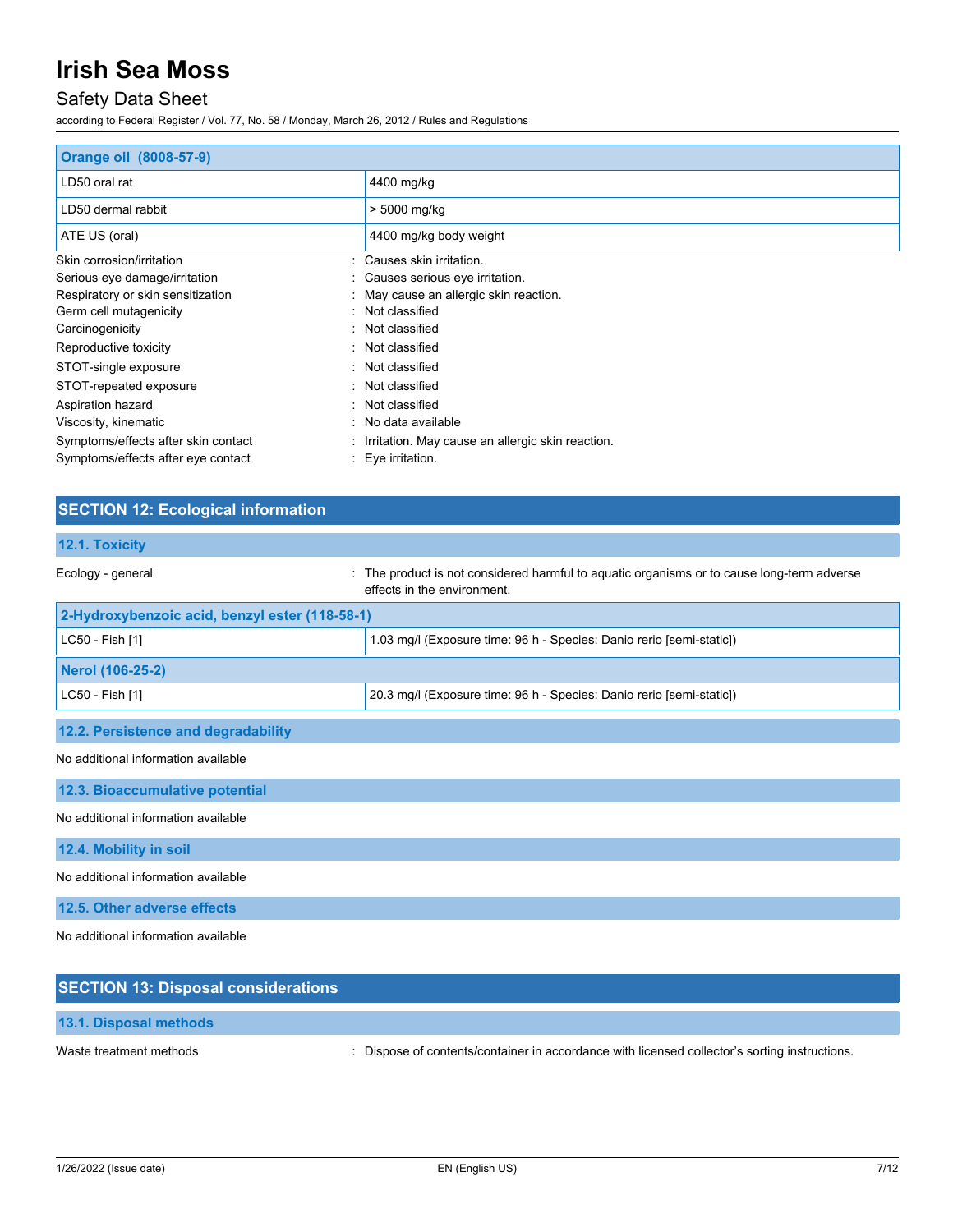## Safety Data Sheet

according to Federal Register / Vol. 77, No. 58 / Monday, March 26, 2012 / Rules and Regulations

| <b>SECTION 14: Transport information</b>                                       |                                         |
|--------------------------------------------------------------------------------|-----------------------------------------|
| 14.1. UN number                                                                |                                         |
| Not regulated for transport                                                    |                                         |
| 14.2. UN proper shipping name                                                  |                                         |
| Proper Shipping Name (DOT)                                                     | : Not applicable                        |
| 14.3. Transport hazard class(es)                                               |                                         |
| <b>DOT</b><br>Transport hazard class(es) (DOT)                                 | : Not applicable                        |
| 14.4. Packing group                                                            |                                         |
| Packing group (DOT)                                                            | Not applicable                          |
| <b>14.5. Environmental hazards</b>                                             |                                         |
| Other information                                                              | No supplementary information available. |
| 14.6. Special precautions for user                                             |                                         |
| <b>DOT</b><br>No data available                                                |                                         |
| 14.7. Transport in bulk according to Annex II of MARPOL 73/78 and the IBC Code |                                         |

Not applicable

### **SECTION 15: Regulatory information**

#### **15.1. US Federal regulations**

All components of this product are present and listed as Active on the United States Environmental Protection Agency Toxic Substances Control Act (TSCA) inventory

#### **15.2. International regulations**

**CANADA**

#### **Dihydromyrcenol (18479-58-8)**

Listed on the Canadian DSL (Domestic Substances List)

#### **Hexyl cinnamic aldehyde (101-86-0)**

Listed on the Canadian DSL (Domestic Substances List)

#### **2-Hydroxybenzoic acid, benzyl ester (118-58-1)**

Listed on the Canadian DSL (Domestic Substances List)

### **Nerol (106-25-2)**

Listed on the Canadian DSL (Domestic Substances List)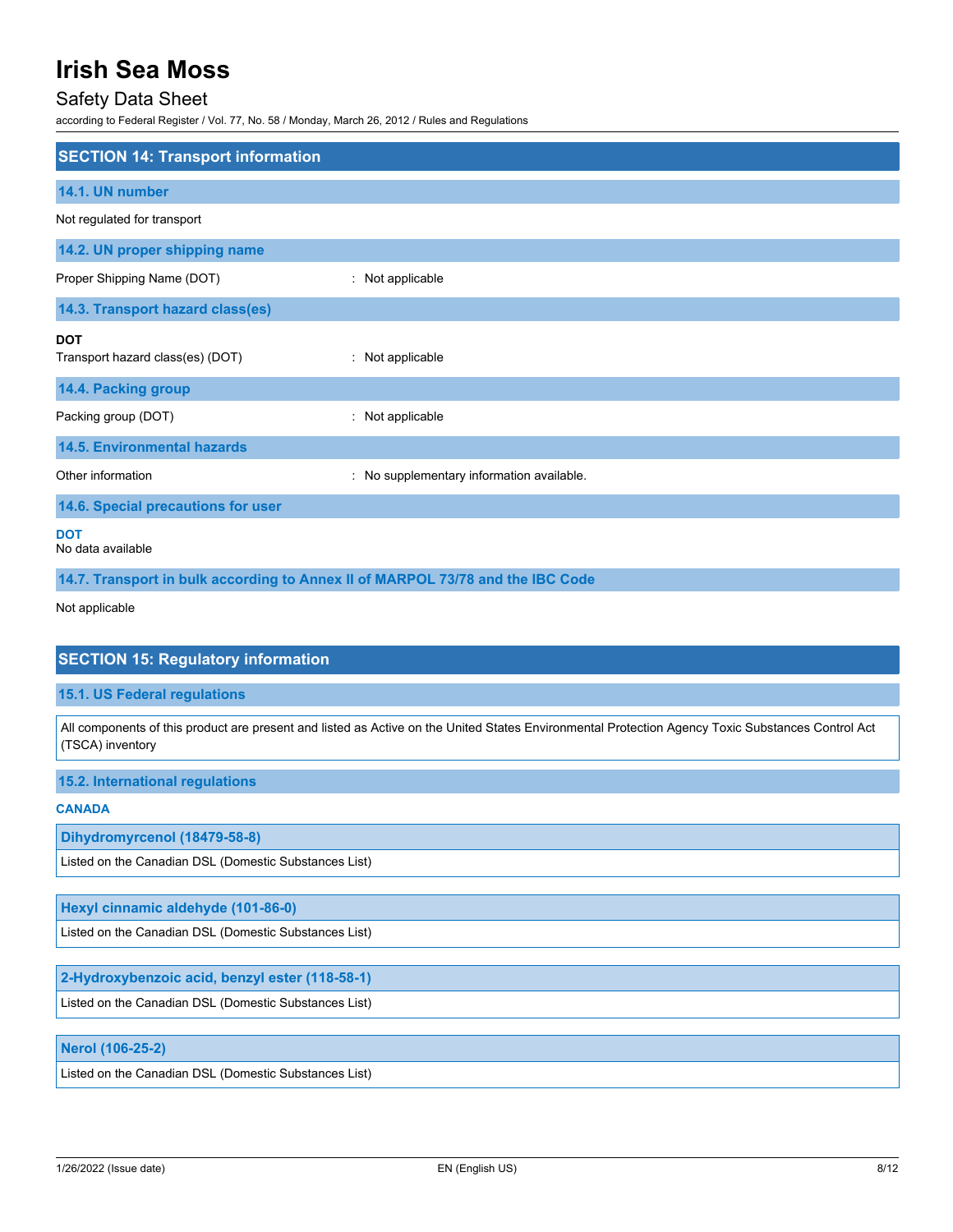## Safety Data Sheet

according to Federal Register / Vol. 77, No. 58 / Monday, March 26, 2012 / Rules and Regulations

#### **Triplal (Vertocitral) (68039-49-6)**

Listed on the Canadian DSL (Domestic Substances List)

#### **Cyclamal (103-95-7)**

Listed on the Canadian DSL (Domestic Substances List)

#### **delta-Damascone (57378-68-4)**

Listed on the Canadian DSL (Domestic Substances List)

#### **Orange oil (8008-57-9)**

Listed on the Canadian DSL (Domestic Substances List)

#### **EU-Regulations**

**Dihydromyrcenol (18479-58-8)**

Listed on the EEC inventory EINECS (European Inventory of Existing Commercial Chemical Substances)

**Hexyl cinnamic aldehyde (101-86-0)**

Listed on the EEC inventory EINECS (European Inventory of Existing Commercial Chemical Substances)

**2-Hydroxybenzoic acid, benzyl ester (118-58-1)**

Listed on the EEC inventory EINECS (European Inventory of Existing Commercial Chemical Substances)

#### **Nerol (106-25-2)**

Listed on the EEC inventory EINECS (European Inventory of Existing Commercial Chemical Substances)

**Triplal (Vertocitral) (68039-49-6)**

Listed on the EEC inventory EINECS (European Inventory of Existing Commercial Chemical Substances)

#### **Cyclamal (103-95-7)**

Listed on the EEC inventory EINECS (European Inventory of Existing Commercial Chemical Substances)

#### **delta-Damascone (57378-68-4)**

Listed on the EEC inventory EINECS (European Inventory of Existing Commercial Chemical Substances)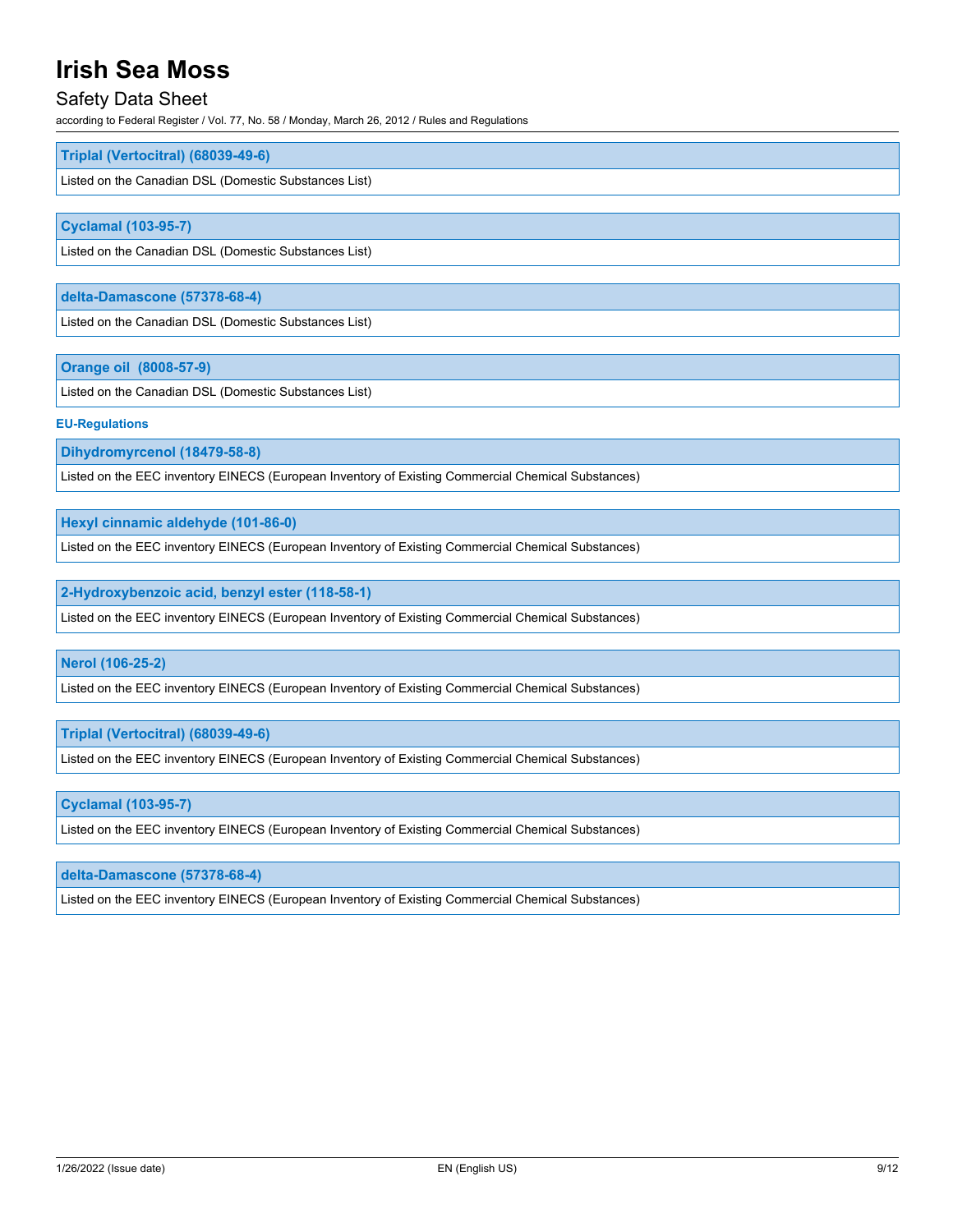# Safety Data Sheet

according to Federal Register / Vol. 77, No. 58 / Monday, March 26, 2012 / Rules and Regulations

#### **National regulations**

#### **Dihydromyrcenol (18479-58-8)**

Listed on the United States TSCA (Toxic Substances Control Act) inventory - Status: Active Listed introduction on Australian Industrial Chemicals Introduction Scheme (AICIS Inventory) Listed on PICCS (Philippines Inventory of Chemicals and Chemical Substances) Listed on the Japanese ENCS (Existing New Chemical Substances) inventory Listed on KECL/KECI (Korean Existing Chemicals Inventory) Listed on IECSC (Inventory of Existing Chemical Substances Produced or Imported in China) Listed on NZIoC (New Zealand Inventory of Chemicals) Listed on the Japanese ISHL (Industrial Safety and Health Law) Listed on INSQ (Mexican National Inventory of Chemical Substances) Listed on the TCSI (Taiwan Chemical Substance Inventory) Listed on the NCI (Vietnam - National Chemicals Inventory)

#### **Hexyl cinnamic aldehyde (101-86-0)**

Listed on the United States TSCA (Toxic Substances Control Act) inventory - Status: Active Listed introduction on Australian Industrial Chemicals Introduction Scheme (AICIS Inventory) Listed on PICCS (Philippines Inventory of Chemicals and Chemical Substances) Listed on the Japanese ENCS (Existing New Chemical Substances) inventory Listed on KECL/KECI (Korean Existing Chemicals Inventory) Listed on IECSC (Inventory of Existing Chemical Substances Produced or Imported in China) Listed on NZIoC (New Zealand Inventory of Chemicals) Listed on the Japanese ISHL (Industrial Safety and Health Law) Listed on the TCSI (Taiwan Chemical Substance Inventory) Listed on the NCI (Vietnam - National Chemicals Inventory)

#### **2-Hydroxybenzoic acid, benzyl ester (118-58-1)**

Listed on the United States TSCA (Toxic Substances Control Act) inventory - Status: Active Listed introduction on Australian Industrial Chemicals Introduction Scheme (AICIS Inventory) Listed on PICCS (Philippines Inventory of Chemicals and Chemical Substances) Listed on the Japanese ENCS (Existing New Chemical Substances) inventory Listed on KECL/KECI (Korean Existing Chemicals Inventory) Listed on IECSC (Inventory of Existing Chemical Substances Produced or Imported in China) Listed on NZIoC (New Zealand Inventory of Chemicals) Listed on the Japanese ISHL (Industrial Safety and Health Law) Listed on INSQ (Mexican National Inventory of Chemical Substances) Listed on the TCSI (Taiwan Chemical Substance Inventory) Listed on the NCI (Vietnam - National Chemicals Inventory)

#### **Nerol (106-25-2)**

Listed on the United States TSCA (Toxic Substances Control Act) inventory - Status: Active Listed introduction on Australian Industrial Chemicals Introduction Scheme (AICIS Inventory) Listed on PICCS (Philippines Inventory of Chemicals and Chemical Substances) Listed on the Japanese ENCS (Existing New Chemical Substances) inventory Listed on KECL/KECI (Korean Existing Chemicals Inventory) Listed on IECSC (Inventory of Existing Chemical Substances Produced or Imported in China) Listed on NZIoC (New Zealand Inventory of Chemicals) Listed on the Japanese ISHL (Industrial Safety and Health Law) Listed on INSQ (Mexican National Inventory of Chemical Substances) Listed on the TCSI (Taiwan Chemical Substance Inventory) Listed on the NCI (Vietnam - National Chemicals Inventory)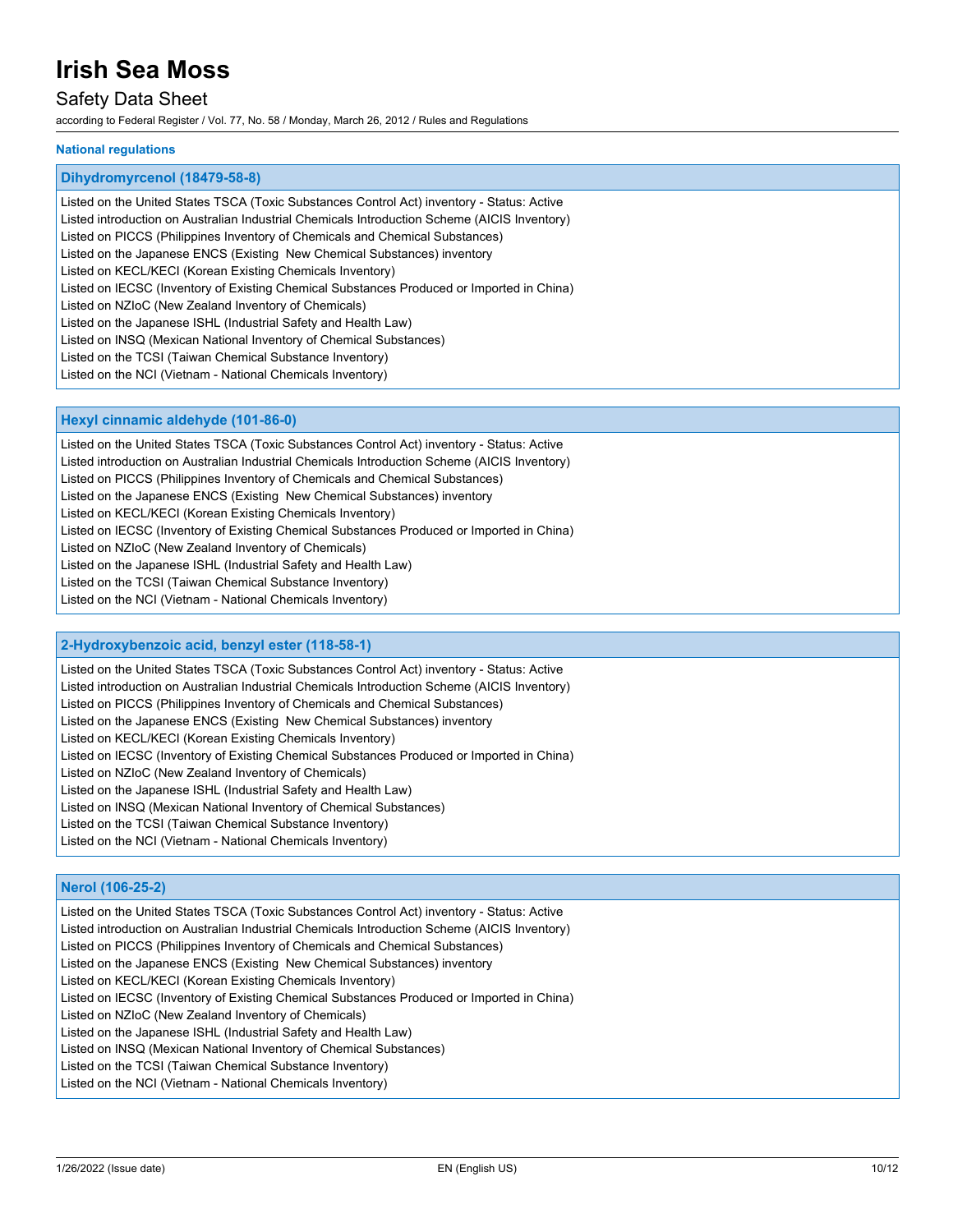# Safety Data Sheet

according to Federal Register / Vol. 77, No. 58 / Monday, March 26, 2012 / Rules and Regulations

#### **Triplal (Vertocitral) (68039-49-6)**

Listed on the United States TSCA (Toxic Substances Control Act) inventory - Status: Active Listed introduction on Australian Industrial Chemicals Introduction Scheme (AICIS Inventory) Listed on PICCS (Philippines Inventory of Chemicals and Chemical Substances) Listed on the Japanese ENCS (Existing New Chemical Substances) inventory Listed on KECL/KECI (Korean Existing Chemicals Inventory) Listed on IECSC (Inventory of Existing Chemical Substances Produced or Imported in China) Listed on NZIoC (New Zealand Inventory of Chemicals) Listed on the Japanese ISHL (Industrial Safety and Health Law) Listed on INSQ (Mexican National Inventory of Chemical Substances) Listed on the TCSI (Taiwan Chemical Substance Inventory) Listed on the NCI (Vietnam - National Chemicals Inventory)

#### **Cyclamal (103-95-7)**

Listed on the United States TSCA (Toxic Substances Control Act) inventory - Status: Active Listed introduction on Australian Industrial Chemicals Introduction Scheme (AICIS Inventory) Listed on PICCS (Philippines Inventory of Chemicals and Chemical Substances) Listed on the Japanese ENCS (Existing New Chemical Substances) inventory Listed on KECL/KECI (Korean Existing Chemicals Inventory) Listed on IECSC (Inventory of Existing Chemical Substances Produced or Imported in China) Listed on NZIoC (New Zealand Inventory of Chemicals) Listed on the Japanese ISHL (Industrial Safety and Health Law) Listed on the TCSI (Taiwan Chemical Substance Inventory) Listed on the NCI (Vietnam - National Chemicals Inventory)

#### **delta-Damascone (57378-68-4)**

Listed on the United States TSCA (Toxic Substances Control Act) inventory - Status: Active

Listed introduction on Australian Industrial Chemicals Introduction Scheme (AICIS Inventory)

Listed on PICCS (Philippines Inventory of Chemicals and Chemical Substances)

Listed on KECL/KECI (Korean Existing Chemicals Inventory)

Listed on IECSC (Inventory of Existing Chemical Substances Produced or Imported in China)

Listed on NZIoC (New Zealand Inventory of Chemicals)

Listed on the Japanese ISHL (Industrial Safety and Health Law)

Listed on INSQ (Mexican National Inventory of Chemical Substances)

Listed on the TCSI (Taiwan Chemical Substance Inventory)

Listed on the NCI (Vietnam - National Chemicals Inventory)

#### **Orange oil (8008-57-9)**

Listed on the United States TSCA (Toxic Substances Control Act) inventory - Status: Active Listed introduction on Australian Industrial Chemicals Introduction Scheme (AICIS Inventory) Listed on PICCS (Philippines Inventory of Chemicals and Chemical Substances) Listed on KECL/KECI (Korean Existing Chemicals Inventory) Listed on IECSC (Inventory of Existing Chemical Substances Produced or Imported in China) Listed on NZIoC (New Zealand Inventory of Chemicals) Listed on the Japanese ISHL (Industrial Safety and Health Law) Listed on INSQ (Mexican National Inventory of Chemical Substances) Listed on the TCSI (Taiwan Chemical Substance Inventory) Listed on the NCI (Vietnam - National Chemicals Inventory)

#### **15.3. US State regulations**

California Proposition 65 - This product does not contain any substances known to the state of California to cause cancer, developmental and/or reproductive harm